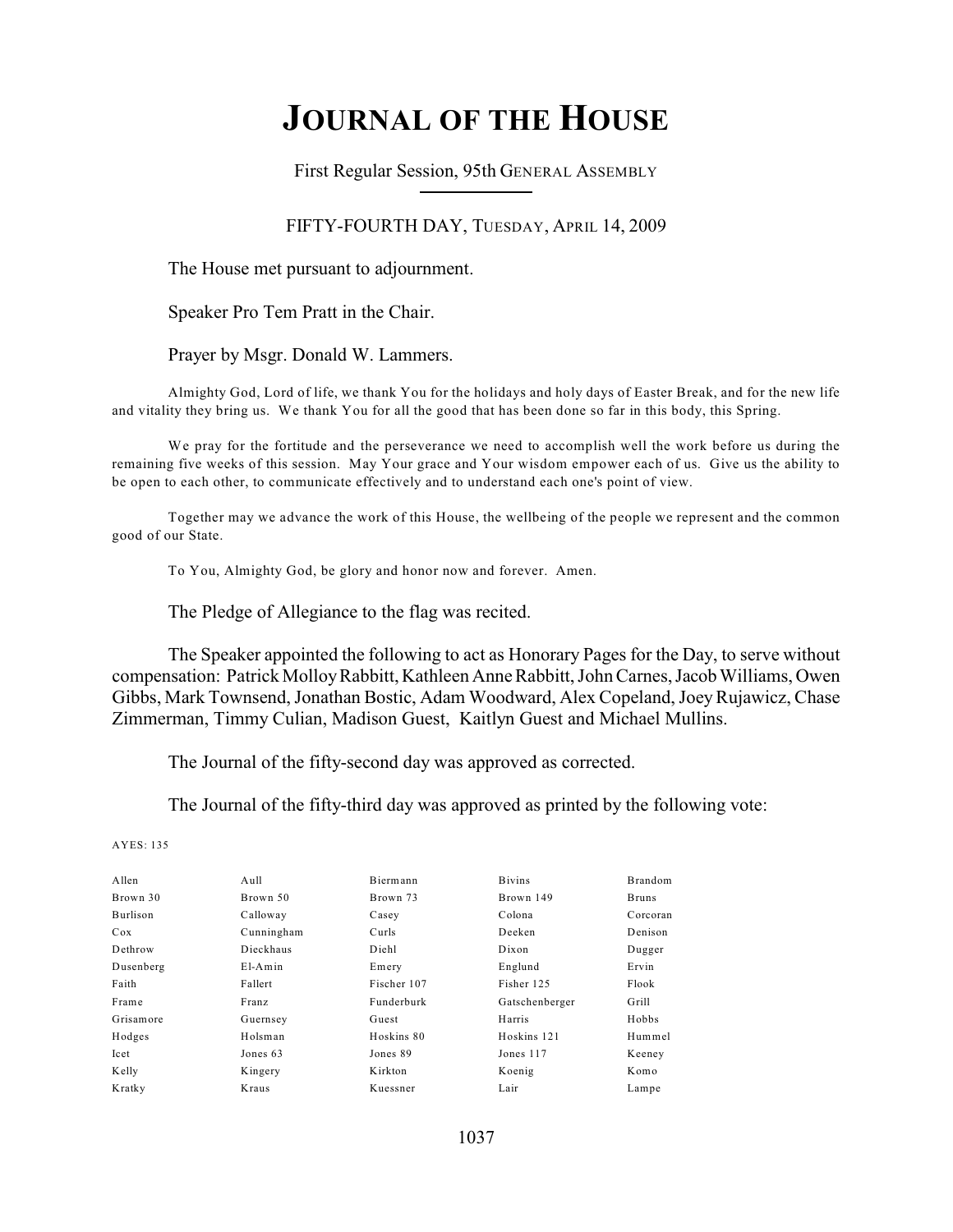| Largent          | Leara      | LeBlanc    | Liese        | Lipke         |
|------------------|------------|------------|--------------|---------------|
| Loehner          | McClanahan | McDonald   | McGhee       | McNary        |
| McNeil           | Meadows    | Meiners    | Molendorp    | <b>Morris</b> |
| Munzlinger       | Nance      | Nieves     | Nolte        | Norr          |
| Oxford           | Parkinson  | Parson     | Pollock      | Pratt         |
| Ouinn            | Riddle     | Roorda     | Ruzicka      | Salva         |
| Sander           | Sater      | Scavuzzo   | Schaaf       | Schad         |
| Scharnhorst      | Schieffer  | Schlottach | Schoemehl    | Schupp        |
| Shively          | Silvey     | Skaggs     | Smith 14     | Smith 150     |
| Spreng           | Stevenson  | Still      | Storch       | Stream        |
| Sutherland       | Thomson    | Tilley     | Todd         | Tracy         |
| Wallace          | Walsh      | Wasson     | <b>Wells</b> | Weter         |
| Wildberger       | Wilson 119 | Wilson 130 | Wood         | Wright        |
| Yaeger           | Yates      | Zerr       | Zimmerman    | Mr Speaker    |
| <b>NOES: 013</b> |            |            |              |               |
| Atkins           | Bringer    | Burnett    | Hughes       | Kander        |
| LeVota           | Pace       | Swinger    | Talboy       | Vogt          |
| Walton Gray      | Webber     | W itte     |              |               |
|                  |            |            |              |               |

PRESENT: 000

ABSENT WITH LEAVE: 015

| Carter    | Chappelle-Nadal | Cooper | Davis    | Day         |
|-----------|-----------------|--------|----------|-------------|
| Dougherty | Flanigan        | Low    | Nasheed  | Rucker      |
| Ruestman  | Schoeller       | Self   | Viebrock | <b>Webb</b> |

## **HOUSE COURTESY RESOLUTIONS OFFERED AND ISSUED**

House Resolution No. 1707 through House Resolution No. 1748

#### **PERFECTION OF HOUSE JOINT RESOLUTIONS**

**HCS HJR 32**, relating to funding for education, was taken up by Representative Kelly.

On motion of Representative Kelly, **HCS HJR 32** was adopted.

On motion of Representative Kelly, **HCS HJR 32** was ordered perfected and printed.

**HCS HJR 36**, relating to fair taxation, was taken up by Representative Emery.

**HCS HJR 36** was laid over.

## **SPECIAL RECOGNITION**

The University of Missouri "Mizzou" Tigers Basketball Team was introduced by Speaker Pro Tem Pratt and recognized for winning the 2009 Big 12 Conference Tournament Championship.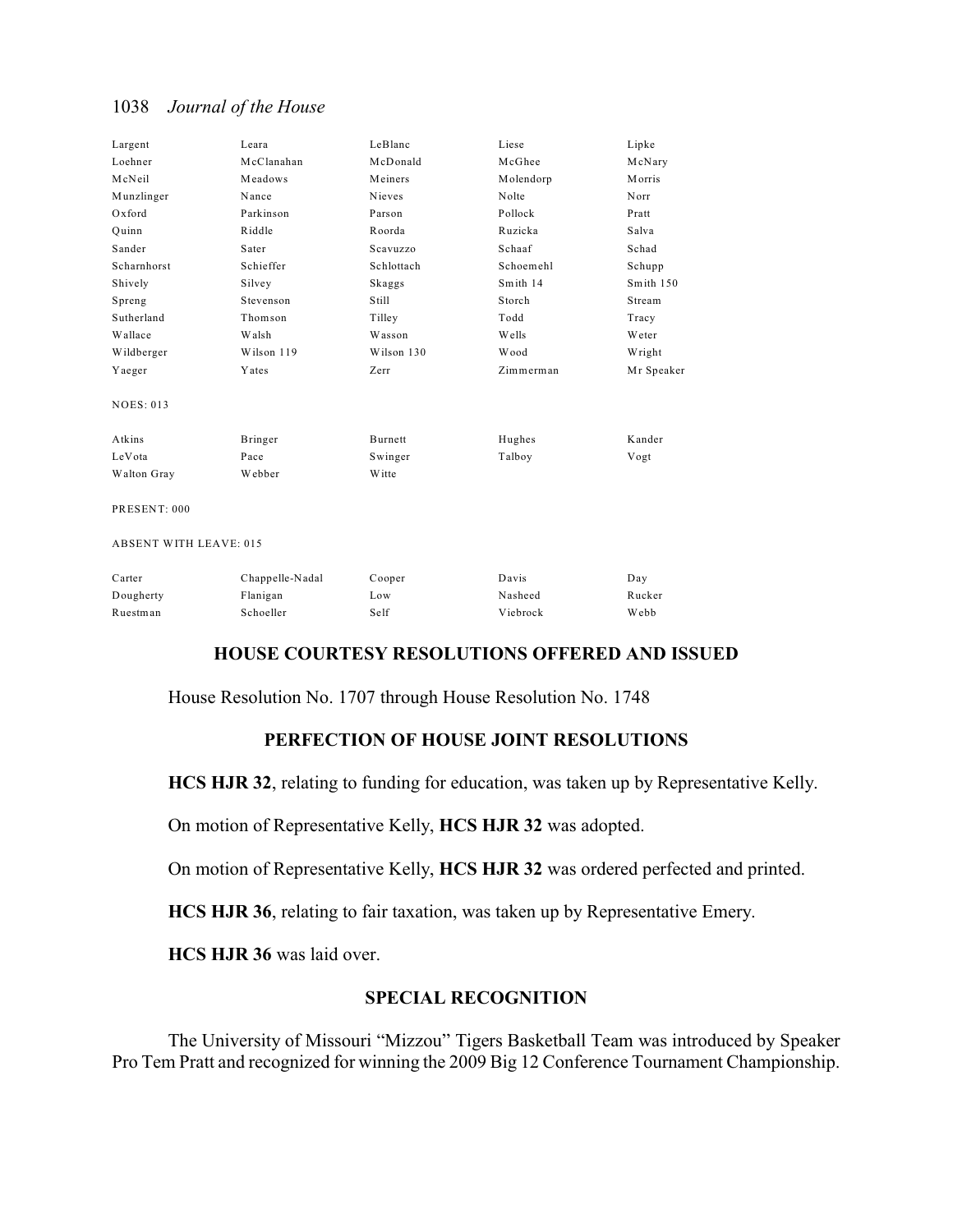# **PERFECTION OF HOUSE JOINT RESOLUTION**

**HCS HJR 36**, relating to fair taxation, was again taken up by Representative Emery.

Representative Nieves assumed the Chair.

Representative Tilley moved the previous question.

Which motion was adopted by the following vote:

AYES: 087

| Allen            | <b>Bivins</b> | <b>Brandom</b> | Brown 30       | Brown 149   |
|------------------|---------------|----------------|----------------|-------------|
| <b>Bruns</b>     | Burlison      | Cooper         | Cox            | Cunningham  |
| Davis            | Day           | Deeken         | Denison        | Dethrow     |
| Dieckhaus        | Diehl         | Dixon          | Dugger         | Dusenberg   |
| Emery            | Ervin         | Faith          | Fisher 125     | Flanigan    |
| Flook            | Franz         | Funderburk     | Gatschenberger | Grisamore   |
| Guernsey         | Guest         | Hobbs          | Hoskins 121    | <b>Icet</b> |
| Jones 117        | Keeney        | Kingery        | Koenig         | Kraus       |
| Lair             | Largent       | Leara          | Lipke          | Loehner     |
| McGhee           | McNary        | Molendorp      | Munzlinger     | Nance       |
| Nieves           | Nolte         | Parkinson      | Parson         | Pollock     |
| Pratt            | Riddle        | Ruestman       | Ruzicka        | Sander      |
| Sater            | Schad         | Scharnhorst    | Schlottach     | Schoeller   |
| Self             | Silvey        | Smith 14       | Smith 150      | Stevenson   |
| Stream           | Sutherland    | Thomson        | Tilley         | Tracy       |
| Viebrock         | Wallace       | Wasson         | Wells          | Weter       |
| Wilson 119       | Wilson 130    | Wood           | Wright         | Yates       |
| Zerr             | Mr Speaker    |                |                |             |
| <b>NOES: 070</b> |               |                |                |             |
| Atkins           | Aull          | Biermann       | Bringer        | Brown 50    |
| Brown 73         | Burnett       | Calloway       | Carter         | Casey       |
| Chappelle-Nadal  | Colona        | Corcoran       | Curls          | $E1-Amin$   |
| Englund          | Fallert       | Fischer 107    | Frame          | Grill       |
| Harris           | Hodges        | Holsman        | Hoskins 80     | Hughes      |
| Hummel           | Jones 63      | Kander         | Kirkton        | Komo        |
| Kratky           | Kuessner      | Lampe          | LeBlanc        | LeVota      |
| Liese            | Low           | McClanahan     | McDonald       | McNeil      |
| Meadows          | Meiners       | M orris        | Nasheed        | Norr        |
| Oxford           | Pace          | Ouinn          | Roorda         | Rucker      |
| Scavuzzo         | Schieffer     | Schoemehl      | Schupp         | Shively     |
| Skaggs           | Spreng        | Still          | Storch         | Swinger     |
| Talboy           | Todd          | Walsh          | Walton Gray    | Webb        |
| Webber           | Wildberger    | <b>W</b> itte  | Yaeger         | Zimmerman   |
| PRESENT: 000     |               |                |                |             |

#### ABSENT WITH LEAVE: 006

| Dougherty | Jones 89 | Kelly | Salva | Schaaf |
|-----------|----------|-------|-------|--------|
| Vogt      |          |       |       |        |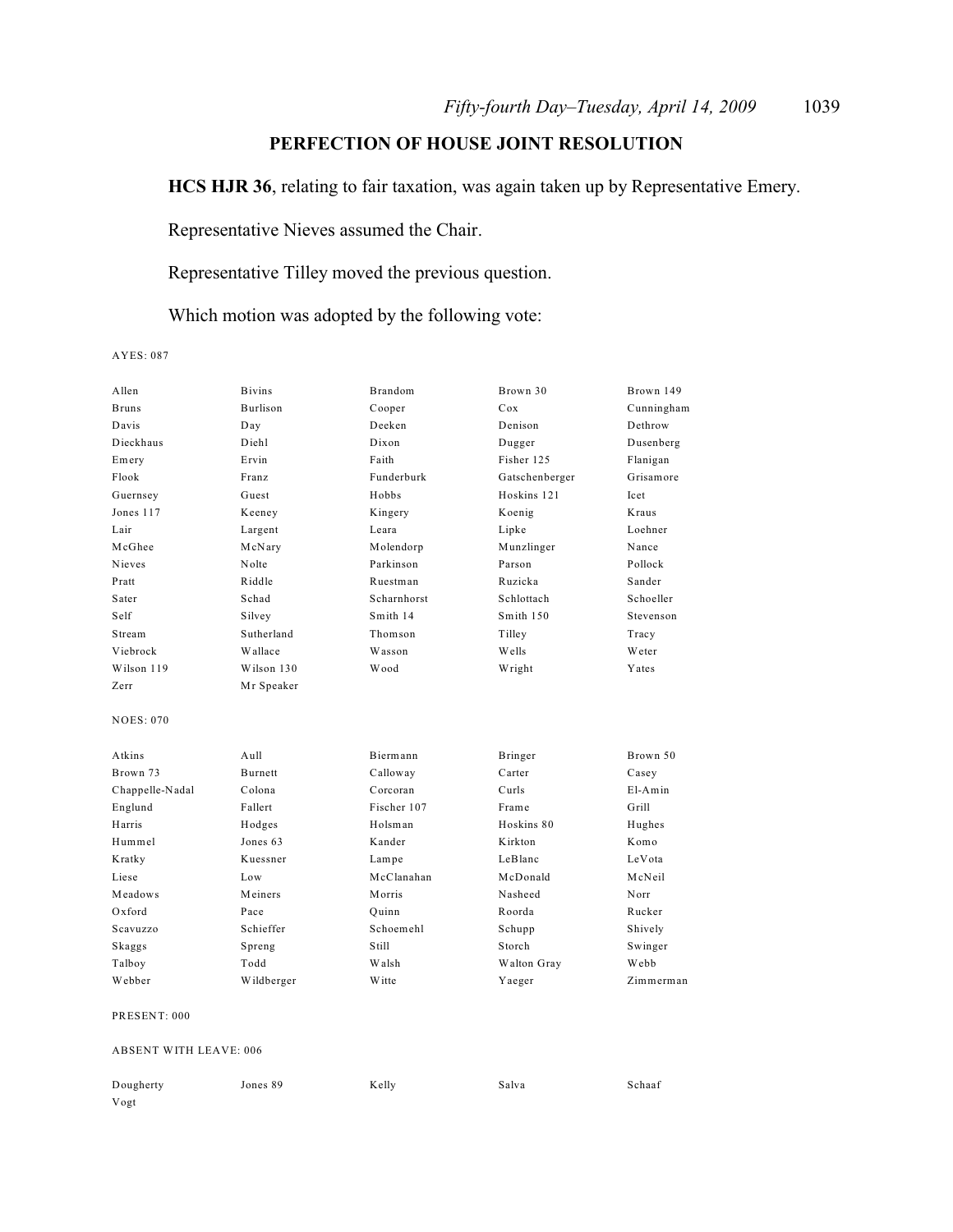On motion of Representative Emery, **HCS HJR 36** was adopted.

On motion of Representative Emery, **HCS HJR 36** was ordered perfected and printed.

## **COMMITTEE REPORTS**

## **Committee on Conservation and Natural Resources**, Chairman Ruzicka reporting:

Mr. Speaker: Your Committee on Conservation and Natural Resources, to which was referred **SB 272**, begs leave to report it has examined the same and recommends that it **Do Pass**, and pursuant to Rule 25(32)(f) be referred to the Committee on Rules.

**Committee on Local Government**, Chairman Brown (30) reporting:

Mr. Speaker: Your Committee on Local Government, to which was referred **SCS SBs 165, 164, 248 & 168**, begs leave to report it has examined the same and recommends that it **Do Pass with House Committee Substitute**, and pursuant to Rule 25(32)(f) be referred to the Committee on Rules.

**Special Standing Committee on General Laws**, Chairman Jones (89) reporting:

Mr. Speaker: Your Special Standing Committee on General Laws, to which was referred **SB 171**, begs leave to report it has examined the same and recommends that it **Do Pass with House Committee Substitute**, and pursuant to Rule 25(32)(f) be referred to the Committee on Rules.

Mr. Speaker: Your Special Standing Committee on General Laws, to which was referred **SCS SB 243**, begs leave to report it has examined the same and recommends that it **Do Pass**, and pursuant to Rule 25(32)(f) be referred to the Committee on Rules.

Mr. Speaker: Your Special Standing Committee on General Laws, to which was referred **SB 396**, begs leave to report it has examined the same and recommends that it **Do Pass with House Committee Substitute**, and pursuant to Rule 25(32)(f) be referred to the Committee on Rules.

**Special Standing Committee on Urban Issues**, Chairman Hoskins (80) reporting:

Mr. Speaker: Your Special Standing Committee on Urban Issues, to which was referred **HB 930**, begs leave to report it has examined the same and recommends that it **Do Pass**, and pursuant to Rule 25(32)(f) be referred to the Committee on Rules.

#### **Committee on Rules**, Chairman Parson reporting:

Mr. Speaker: Your Committee on Rules, to which was referred **HCS HJR 9**, begs leave to report it has examined the same and recommends that it **Do Pass**.

Mr. Speaker: Your Committee on Rules, to which was referred **HJR 15**, begs leave to report it has examined the same and recommends that it **Do Pass**.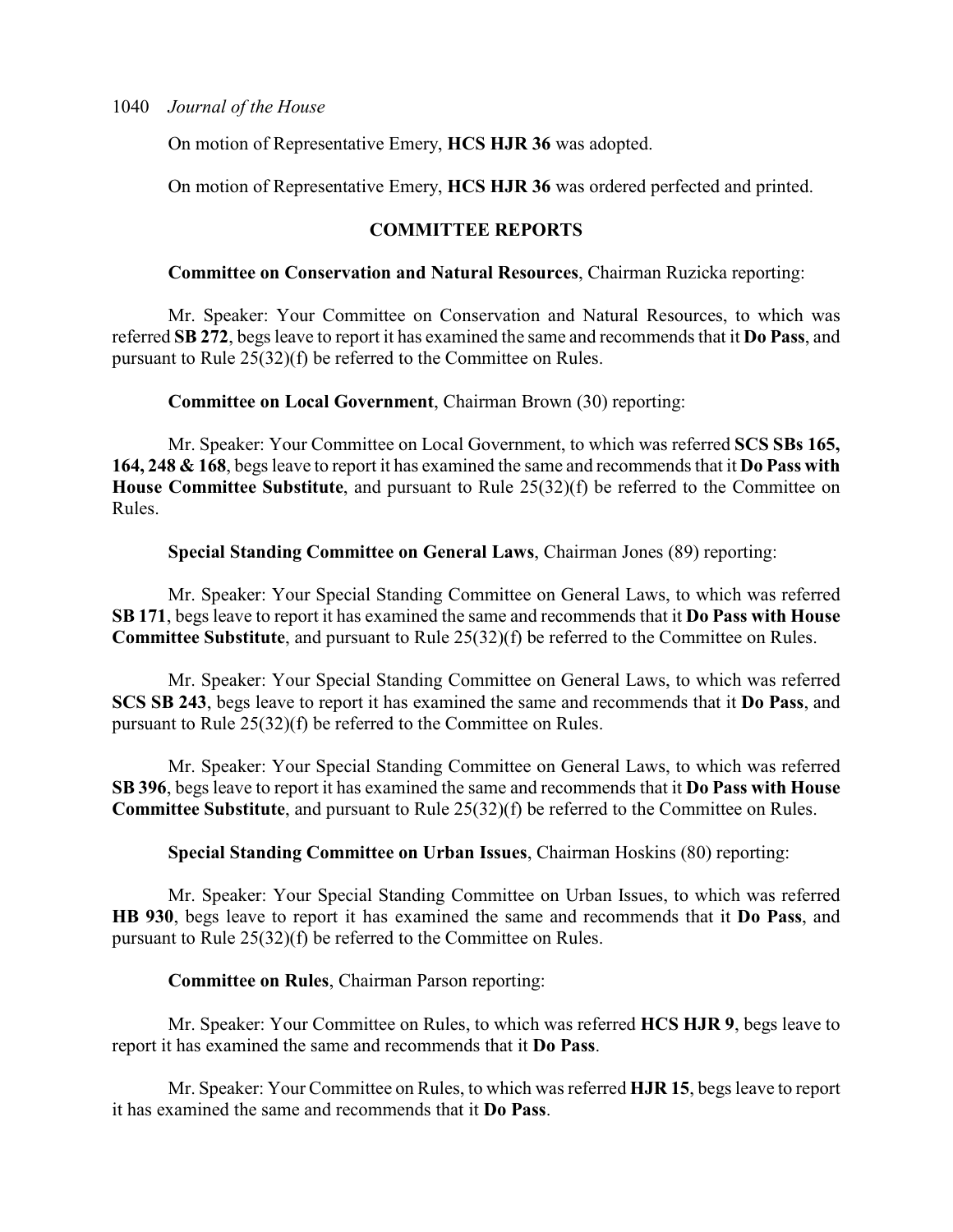Mr. Speaker: Your Committee on Rules, to which was referred **HB 15**, begs leave to report it has examined the same and recommends that it **Do Pass**.

Mr. Speaker: Your Committee on Rules, to which was referred **HB 45**, begs leave to report it has examined the same and recommends that it **Do Pass**.

Mr. Speaker: Your Committee on Rules, to which was referred **HB 84**, begs leave to report it has examined the same and recommends that it **Do Pass**.

Mr. Speaker: Your Committee on Rules, to which was referred **HB 156**, begs leave to report it has examined the same and recommends that it **Do Pass**.

Mr. Speaker: Your Committee on Rules, to which was referred **HCS HB 356**, begs leave to report it has examined the same and recommends that it **Do Pass**.

Mr. Speaker: Your Committee on Rules, to which was referred **HCS#2 HB 372**, begs leave to report it has examined the same and recommends that it **Do Pass**.

Mr. Speaker: Your Committee on Rules, to which was referred **HCS HB 426**, begs leave to report it has examined the same and recommends that it **Do Pass**.

Mr. Speaker: Your Committee on Rules, to which was referred **HB 515**, begs leave to report it has examined the same and recommends that it **Be Returned to Committee of Origin**.

Mr. Speaker: Your Committee on Rules, to which was referred **HCS HB 647**, begs leave to report it has examined the same and recommends that it **Do Pass**.

Mr. Speaker: Your Committee on Rules, to which was referred **HCS HB 857**, begs leave to report it has examined the same and recommends that it **Do Pass**.

Mr. Speaker: Your Committee on Rules, to which was referred **HCS HB 1075**, begs leave to report it has examined the same and recommends that it **Do Pass**.

Mr. Speaker: Your Committee on Rules, to which was referred **SCS SB 15**, begs leave to report it has examined the same and recommends that it **Be Returned to Committee of Origin**.

Mr. Speaker: Your Committee on Rules, to which was referred **HCS SCS SB 47**, begs leave to report it has examined the same and recommends that it **Do Pass by Consent**.

Mr. Speaker: Your Committee on Rules, to which was referred **SB 55**, begs leave to report it has examined the same and recommends that it **Be Returned to Committee of Origin**.

Mr. Speaker: Your Committee on Rules, to which was referred **SB 79**, begs leave to report it has examined the same and recommends that it **Be Returned to Committee of Origin**.

Mr. Speaker: Your Committee on Rules, to which was referred **HCS SB 114**, begs leave to report it has examined the same and recommends that it **Be Returned to Committee of Origin**.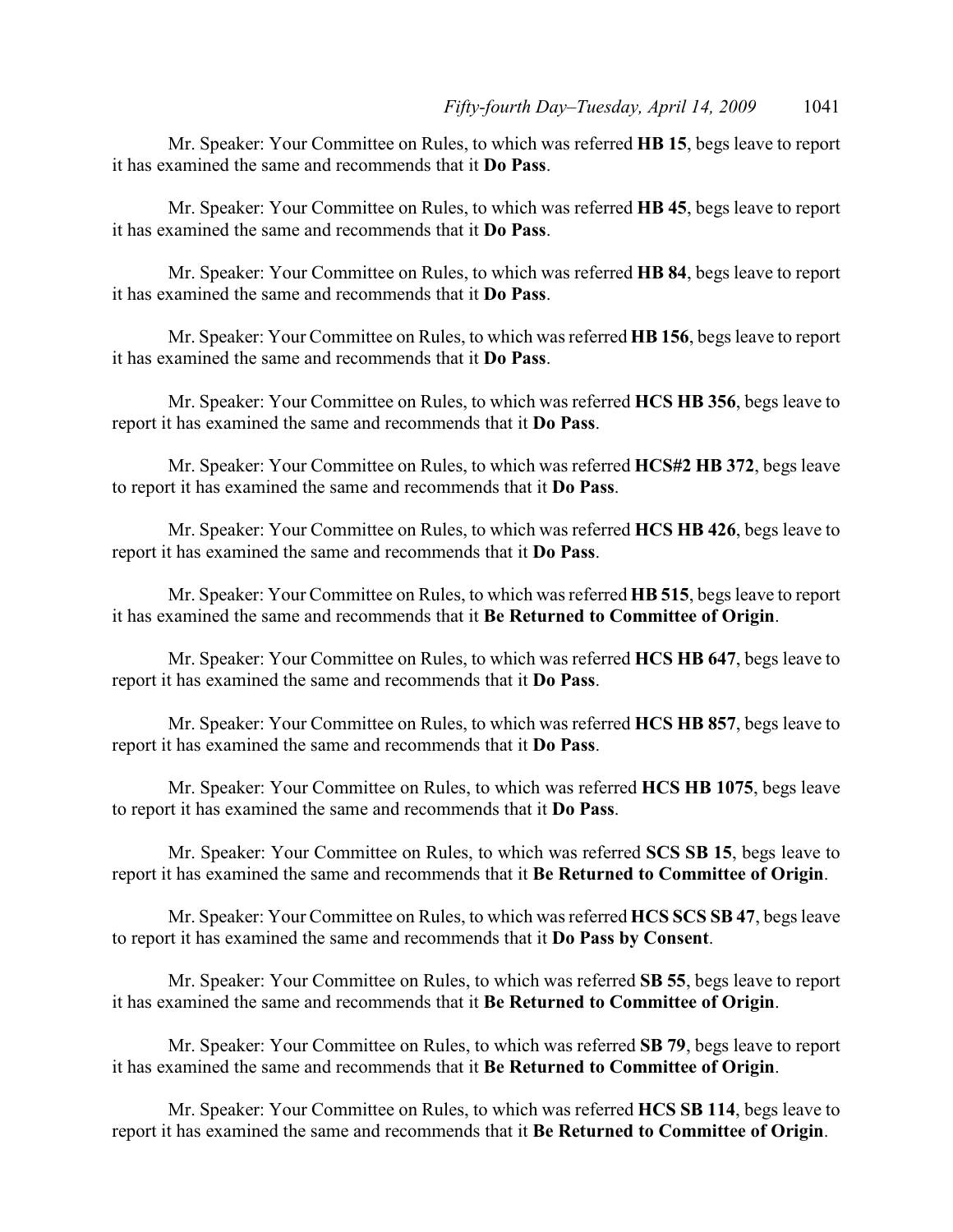Mr. Speaker: Your Committee on Rules, to which was referred **HCS SB 147**, begs leave to report it has examined the same and recommends that it **Do Pass by Consent**.

Mr. Speaker: Your Committee on Rules, to which was referred **HCS SCS SB 152**, begs leave to report it has examined the same and recommends that it **Do Pass by Consent**.

Mr. Speaker: Your Committee on Rules, to which was referred **HCS SB 154**, begs leave to report it has examined the same and recommends that it **Do Pass by Consent**.

Mr. Speaker: Your Committee on Rules, to which was referred **SB 156**, begs leave to report it has examined the same and recommends that it **Do Pass by Consent**.

Mr. Speaker: Your Committee on Rules, to which was referred **HCS SCS SB 157**, begs leave to report it has examined the same and recommends that it **Do Pass by Consent**.

Mr. Speaker: Your Committee on Rules, to which was referred **SB 161**, begs leave to report it has examined the same and recommends that it **Do Pass by Consent**.

Mr. Speaker: Your Committee on Rules, to which was referred **SCS SB 179**, begs leave to report it has examined the same and recommends that it **Be Returned to Committee of Origin**.

Mr. Speaker: Your Committee on Rules, to which was referred **HCS SB 196**, begs leave to report it has examined the same and recommends that it **Do Pass by Consent**.

Mr. Speaker: Your Committee on Rules, to which was referred **SB 232**, begs leave to report it has examined the same and recommends that it **Do Pass by Consent**.

Mr. Speaker: Your Committee on Rules, to which was referred **HCS SB 263**, begs leave to report it has examined the same and recommends that it **Do Pass by Consent**.

Mr. Speaker: Your Committee on Rules, to which was referred **SCS SB 265**, begs leave to report it has examined the same and recommends that it **Do Pass by Consent**.

Mr. Speaker: Your Committee on Rules, to which was referred **SB 280**, begs leave to report it has examined the same and recommends that it **Be Returned to Committee of Origin**.

Mr. Speaker: Your Committee on Rules, to which was referred **SCS SB 293**, begs leave to report it has examined the same and recommends that it **Be Returned to Committee of Origin**.

Mr. Speaker: Your Committee on Rules, to which was referred **SB 337**, begs leave to report it has examined the same and recommends that it **Be Returned to Committee of Origin**.

Mr. Speaker: Your Committee on Rules, to which was referred **HCS SCS SB 338**, begs leave to report it has examined the same and recommends that it **Do Pass by Consent**.

Mr. Speaker: Your Committee on Rules, to which was referred **HCS SB 357**, begs leave to report it has examined the same and recommends that it **Be Returned to Committee of Origin**.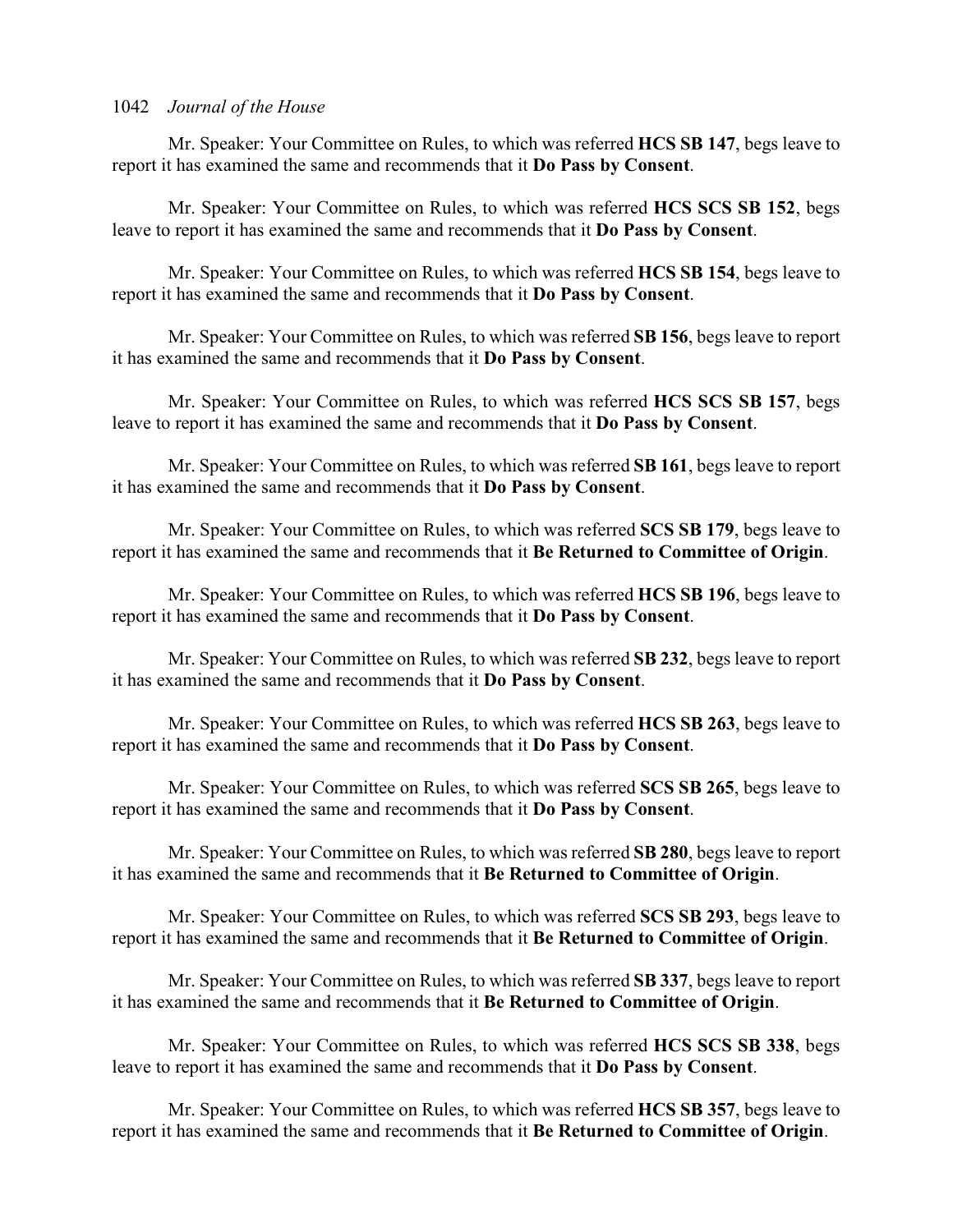Mr. Speaker: Your Committee on Rules, to which was referred **SB 398**, begs leave to report it has examined the same and recommends that it **Do Pass by Consent**.

Mr. Speaker: Your Committee on Rules, to which was referred **HCS SCS SB 411**, begs leave to report it has examined the same and recommends that it **Do Pass by Consent**.

Mr. Speaker: Your Committee on Rules, to which was referred **HCS SB 435**, begs leave to report it has examined the same and recommends that it **Do Pass by Consent**.

Mr. Speaker: Your Committee on Rules, to which was referred **HCS SCS SB 468**, begs leave to report it has examined the same and recommends that it **Be Returned to Committee of Origin**.

Mr. Speaker: Your Committee on Rules, to which was referred **SB 480**, begs leave to report it has examined the same and recommends that it **Be Returned to Committee of Origin**.

Mr. Speaker: Your Committee on Rules, to which was referred **HCS SCS SB 563**, begs leave to report it has examined the same and recommends that it **Do Pass by Consent**.

# **INTRODUCTION OF HOUSE BILLS - APPROPRIATIONS**

The following House Bills were read the first time and copies ordered printed:

**HB 19**, introduced by Representative Icet, to appropriate money for grants, distributions, planning, expenses, and capital improvements including but not limited to major additions and renovations, new structures, and land improvements or acquisitions.

**HB 20**, introduced by Representative Icet, to appropriate money for the expenses, grants and distributions of several departments of state government, and the divisions and programs thereof and for the expenses and distributions including repair, replacement, renovations and maintenance to be expended only as provided in Article IV, Section 28 of the Constitution of Missouri, and to transfer money among certain funds, for the period beginning July 1, 2009 and ending June 30, 2010.

**HB 21**, introduced by Representative Icet, to appropriate money for purposes for the several departments and offices of state government; for the purchase of equipment; for planning, expenses, and for capital improvements including but not limited to major additions and renovations, new structures, and land improvements; and for the payment of various claims for refunds, for persons, firms, and corporations, and for other purposes, and to transfer money among certain funds, from the funds designated for the fiscal period beginning July 1, 2009 and ending June 30, 2010.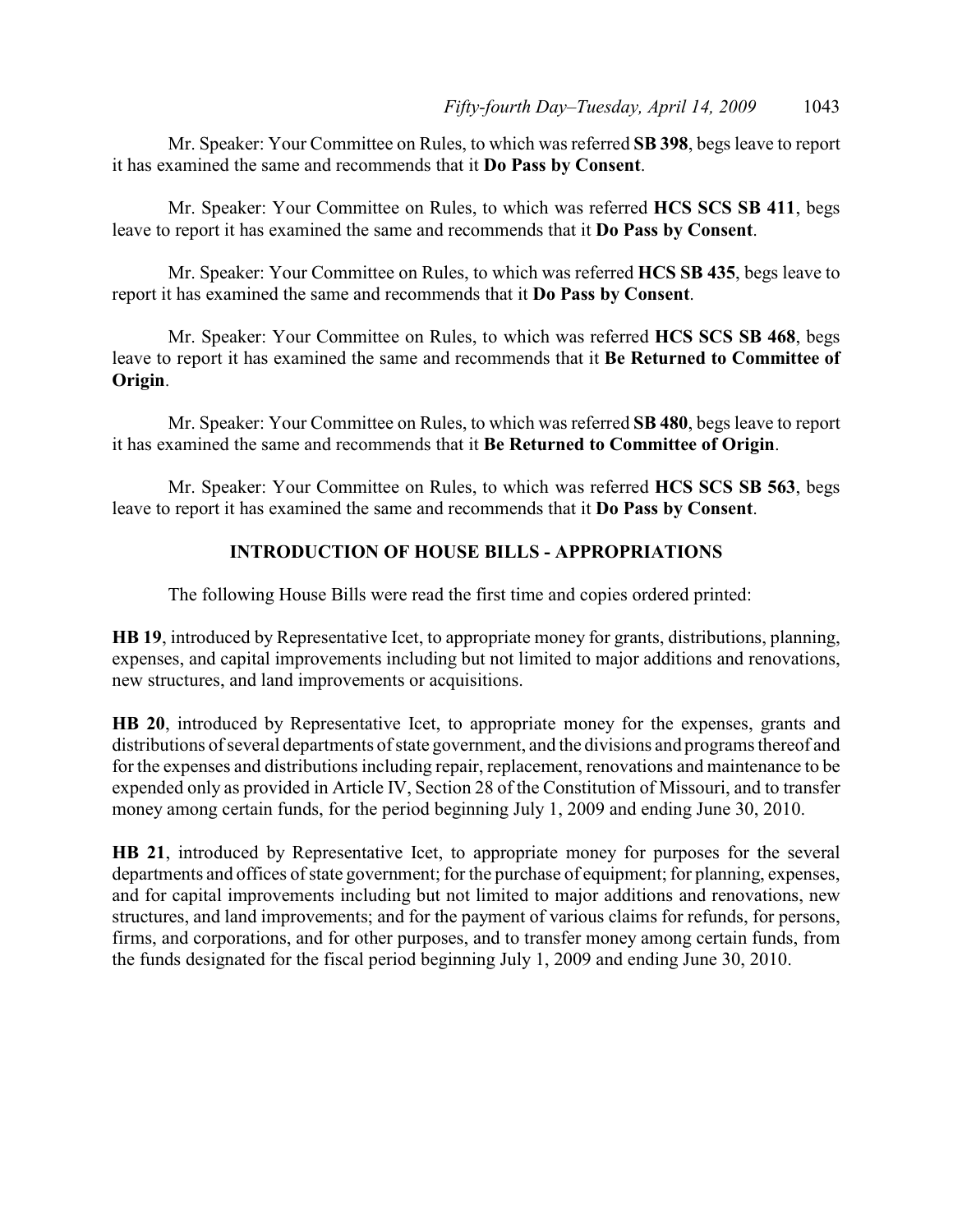#### **MESSAGES FROM THE SENATE**

Mr. Speaker: I am instructed by the Senate to inform the House of Representatives that the Senate has taken up and passed **HB 1**.

Mr. Speaker: I am instructed by the Senate to inform the House of Representatives that the Senate has taken up and passed **SS SCS HCS HB 2**, entitled:

An act to appropriate money for the expenses, grants, refunds, and distributions of the State Board of Education and the Department of Elementary and Secondary Education, and the several divisions and programs thereof to be expended only as provided in Article IV, Section 28 of the Constitution of Missouri, and to transfer money among certain funds for the period beginning July 1, 2009 and ending June 30, 2010.

In which the concurrence of the House is respectfully requested.

Mr. Speaker: I am instructed by the Senate to inform the House of Representatives that the Senate has taken up and passed **SS SCS HCS HB 3**, entitled:

An act to appropriate money for the expenses, grants, refunds, and distributions of the Department of Higher Education, the several divisions, programs, and institutions of higher education included therein to be expended only as provided in Article IV, Section 28 of the Constitution of Missouri, and to transfer money among certain funds for the period beginning July 1, 2009 and ending June 30, 2010.

In which the concurrence of the House is respectfully requested.

Mr. Speaker: I am instructed by the Senate to inform the House of Representatives that the Senate has taken up and passed **SCS HCS HB 4**, entitled:

An act to appropriate money for the expenses, grants, refunds, and distributions of the Department of Revenue, Department of Transportation, and the several divisions and programs thereof to be expended only as provided in Article IV, Section 28 of the Constitution of Missouri, and to transfer money among certain funds for the period beginning July 1, 2009 and ending June 30, 2010.

In which the concurrence of the House is respectfully requested.

Mr. Speaker: I am instructed by the Senate to inform the House of Representatives that the Senate has taken up and passed **SCS HCS HB 5**, entitled:

An act to appropriate money for the expenses, grants, refunds, and distributions of the Office of Administration, the Department of Transportation, the Department of Public Safety, and the Chief Executive's Office, and the several divisions and programs thereof to be expended only as provided in Article IV, Section 28 of the Constitution of Missouri, and to transfer money among certain funds for the period beginning July 1, 2009 and ending June 30, 2010.

In which the concurrence of the House is respectfully requested.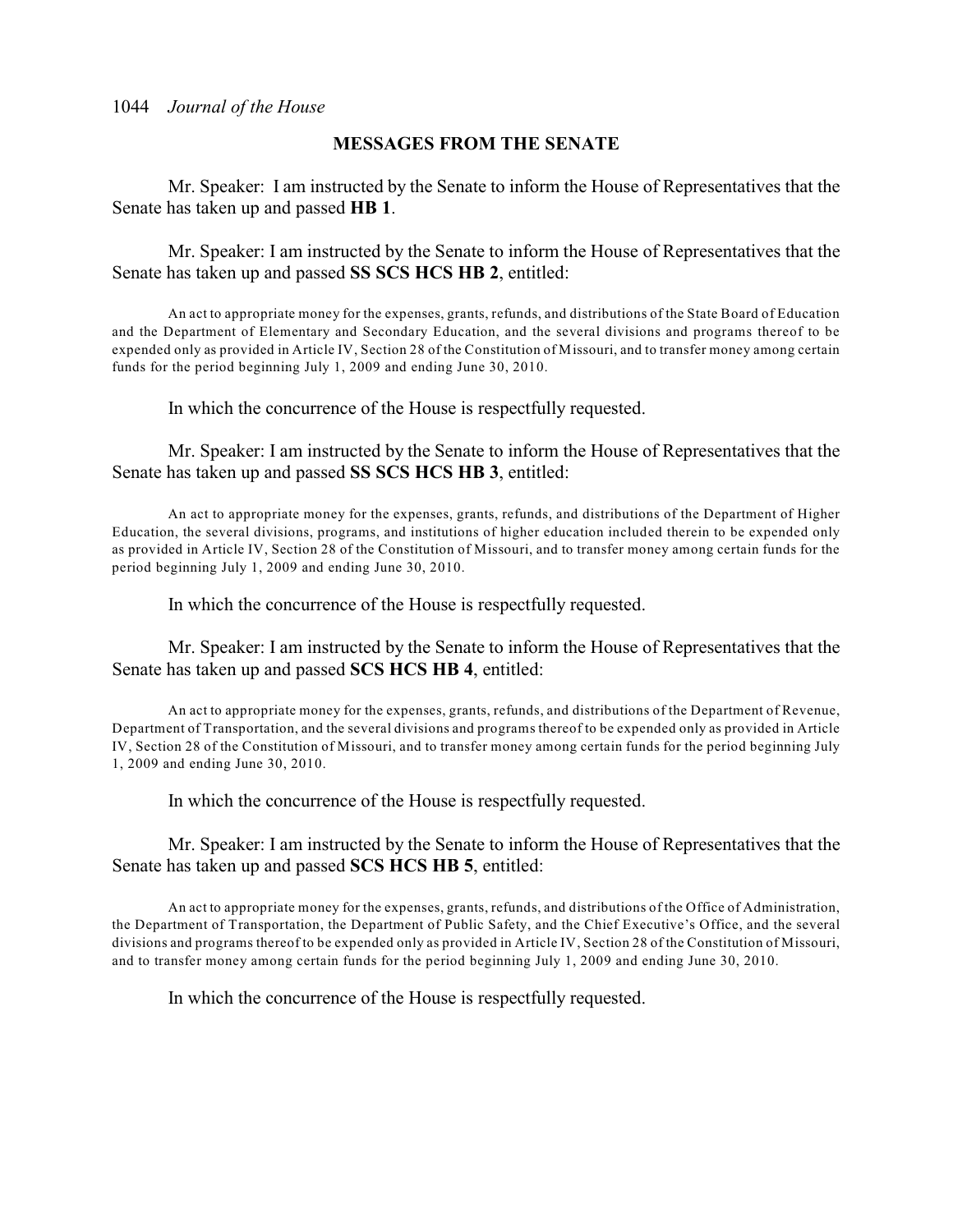Mr. Speaker: I am instructed by the Senate to inform the House of Representatives that the Senate has taken up and passed **SCS HCS HB 6**, entitled:

An act to appropriate money for the expenses, grants, refunds, and distributions of the Department of Agriculture, Department of Natural Resources, Department of Conservation, and the several divisions and programs thereof and for the expenses, grants, refunds, distributions, and capital improvements projects involving the repair, replacement, and maintenance of state buildings and facilities of the Department of Natural Resources and the several divisions and programs thereof to be expended only as provided in Article IV, Section 28 of the Constitution of Missouri, and to transfer money among certain funds, for the period beginning July 1, 2009 and ending June 30, 2010.

In which the concurrence of the House is respectfully requested.

Mr. Speaker: I am instructed by the Senate to inform the House of Representatives that the Senate has taken up and passed **SCS HCS HB 7**, entitled:

An act to appropriate money for the expenses, grants, refunds, and distributions of the Department of Economic Development, Department of Insurance, Financial Institutions and Professional Registration, and Department of Labor and Industrial Relations and the several divisions and programs thereof to be expended only as provided in Article IV, Section 28 of the Constitution of Missouri, and to transfer money among certain funds for the period beginning July 1, 2009 and ending June 30, 2010.

In which the concurrence of the House is respectfully requested.

The following member's presence was noted: Dougherty.

#### **ADJOURNMENT**

On motion of Representative Tilley, the House adjourned until 10:00 a.m., Wednesday, April 15, 2009.

#### **CORRECTIONS TO THE HOUSE JOURNAL**

#### AFFIDAVITS

I, State Representative Belinda Harris, District 110, hereby state and affirm that my vote as recorded on Page 1018 of the Journal of the House for Thursday, April 9, 2009 to third read and pass House Bill No. 30 was incorrectly recorded as absent. Pursuant to House Rule 89, I ask that the Journal be corrected to show that I voted aye. I further state and affirm that I was present in the House Chamber at the time this vote was taken, I did vote on this motion, and my vote was incorrectly recorded.

IN WITNESS WHEREOF, I have hereunto subscribed my hand to this affidavit on this 14th day of April 2009.

|       | /s/ Belinda Harris   |
|-------|----------------------|
|       | State Representative |
|       |                      |
| ) ss. |                      |
|       |                      |

State of Missouri )

Signed in County of Cole ) Notary Commissioned in County of Miller )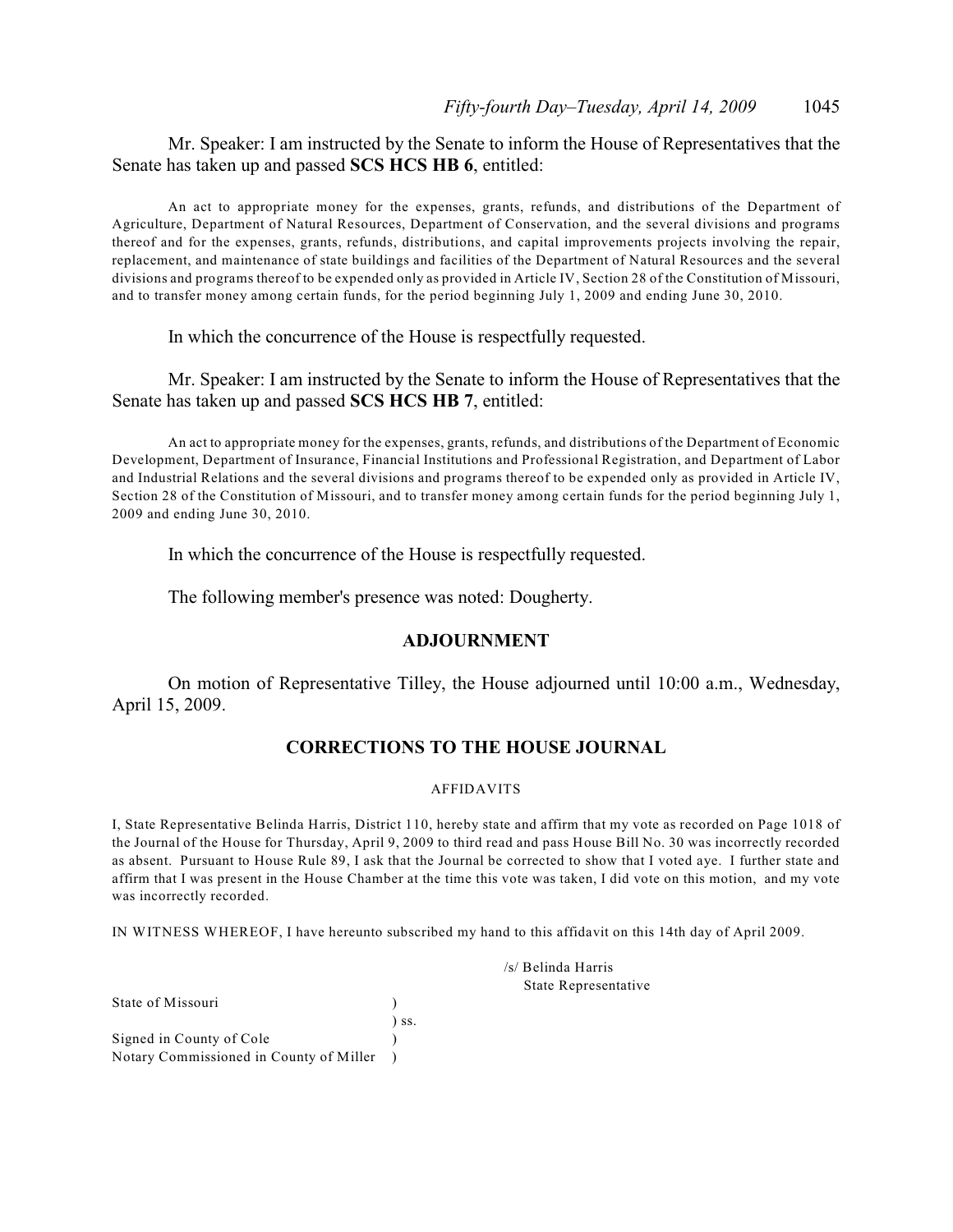Subscribed and sworn to before me this 14th day of April in the year 2009.

/s/ Leticia J. Long Notary Public

I, State Representative Rob Schaaf, District 28, hereby state and affirm that my vote as recorded on Page 1009 of the Journal of the House for Thursday, April 9, 2009, to third read and pass House Committee Substitute for House Bill No. 509 was incorrectly recorded as aye. Pursuant to House Rule 89, I ask that the Journal be corrected to show that I voted no. I further state and affirm that I was present in the House Chamber at the time this vote was taken, I did vote on this motion, and my vote was incorrectly recorded.

 $\overline{\phantom{a}}$  . The contract of  $\overline{\phantom{a}}$ 

IN WITNESS WHEREOF, I have hereunto subscribed my hand to this affidavit on this 14th day of April 2009.

| State of Missouri                       |         |
|-----------------------------------------|---------|
|                                         | $)$ ss. |
| Signed in County of Cole                |         |
| Notary Commissioned in County of Miller |         |

Subscribed and sworn to before me this 14th day of April in the year 2009.

/s/ Leticia J. Long Notary Public

/s/ Rob Schaaf

State Representative

#### **COMMITTEE MEETINGS**

ADMINISTRATION AND ACCOUNTS

Thursday, April 16, 2009, 8:00 a.m. Hearing Room 2. Discussion on allowable uses of members' 800 account and Legislative Assistant salaries. Executive session may follow. Public hearing to be held on: HR 515

#### BUDGET

Thursday, April 16, 2009, 8:00 a.m. Hearing Room 3. Capital improvements, Capital and other projects FY 2010, also Governor's stimulus FY 2010. Executive session may follow. Public hearing to be held on: HB 18

#### CORRECTIONS AND PUBLIC INSTITUTIONS

Wednesday, April 15, 2009, Hearing Room 5. 5:00 p.m. or upon evening adjournment, if adjournment is after 5:00 p.m. Executive session may follow. Public hearings to be held on: HB 991, SCS SB 44

CRIME PREVENTION Wednesday, April 15, 2009, Hearing Room 5 upon morning recess. Executive session may follow. Public hearings to be held on: SB 26, SCS SBs 36 & 112, SCS SB 93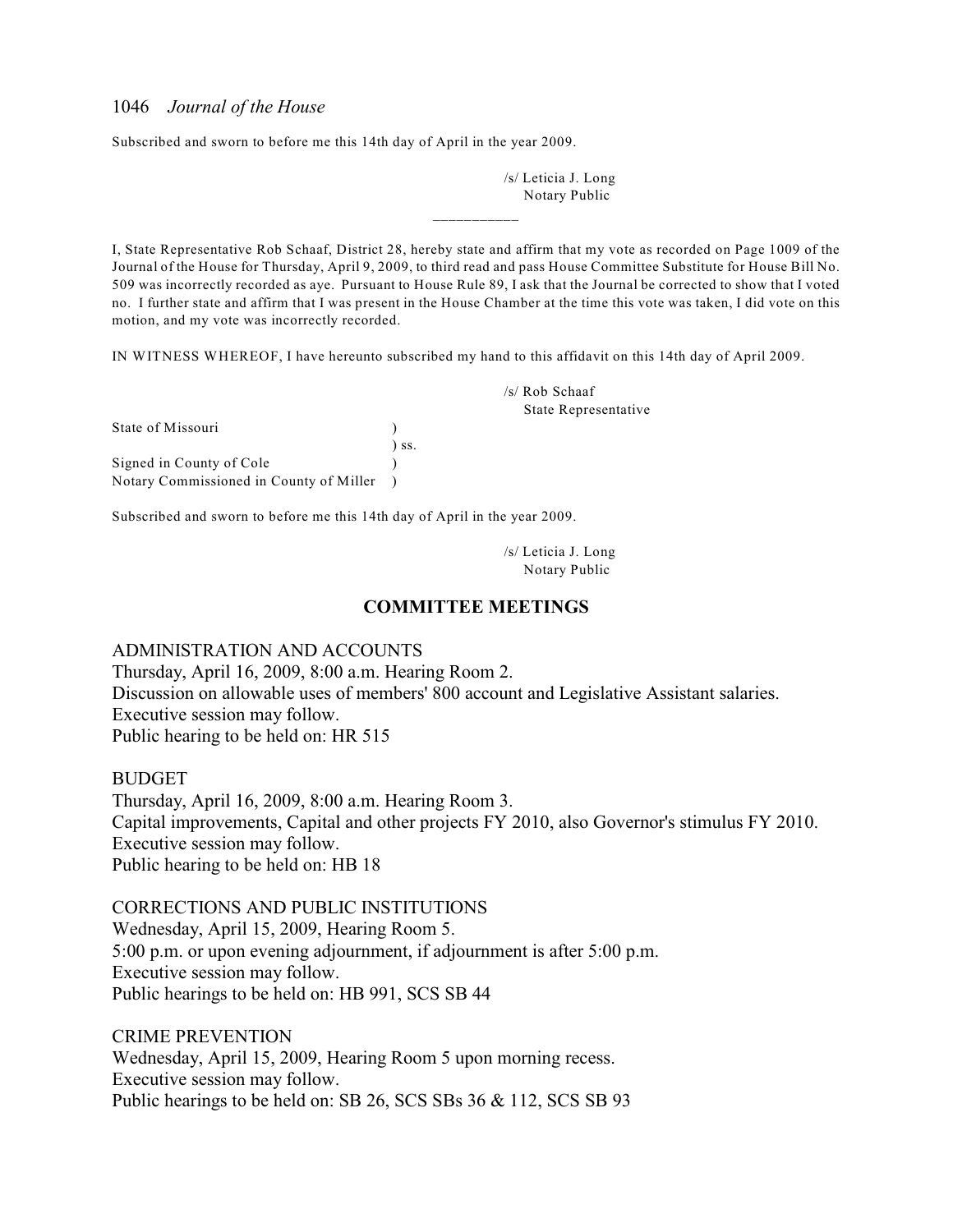**ELECTIONS** Thursday, April 16, 2009, 8:00 a.m. Hearing Room 6. Executive session may follow. Public hearings to be held on: SCS SB 253, HB 695

ELEMENTARY AND SECONDARY EDUCATION Wednesday, April 15, 2009, 8:00 a.m. Hearing Room 6. Public hearing to be held on: SS SB 291

FINANCIAL INSTITUTIONS Wednesday, April 15, 2009, Hearing Room 6 upon afternoon recess. Executive session may follow. Public hearings to be held on: SCS SB 216, SB 235

FISCAL REVIEW Wednesday, April 15, 2009, 9:30 a.m. House Chamber south gallery. All bills referred to committee. Executive session may follow.

FISCAL REVIEW Thursday, April 16, 2009, 8:30 a.m. House Chamber south gallery. All bills referred to committee. Executive session may follow.

HEALTH CARE POLICY Wednesday, April 15, 2009, Hearing Room 6, 12:00 p.m. or upon morning recess. Executive session may follow. Public hearings to be held on: HB 900, HB 901, HB 910

HEALTHCARE TRANSFORMATION Wednesday, April 15, 2009, Hearing Room 7 upon afternoon adjournment. Executive session.

INSURANCE POLICY Thursday, April 16, 2009, House Chamber north gallery upon afternoon adjournment. Executive session will follow. Public hearing to be held on: HB 962

**JUDICIARY** Wednesday, April 15, 2009, Hearing Room 1 upon morning recess. Executive session may follow. Public hearing to be held on: SB 262

LOCAL GOVERNMENT Wednesday, April 15, 2009, 8:30 a.m. Hearing Room 7. Executive session may follow Public hearing to be held on: SB 386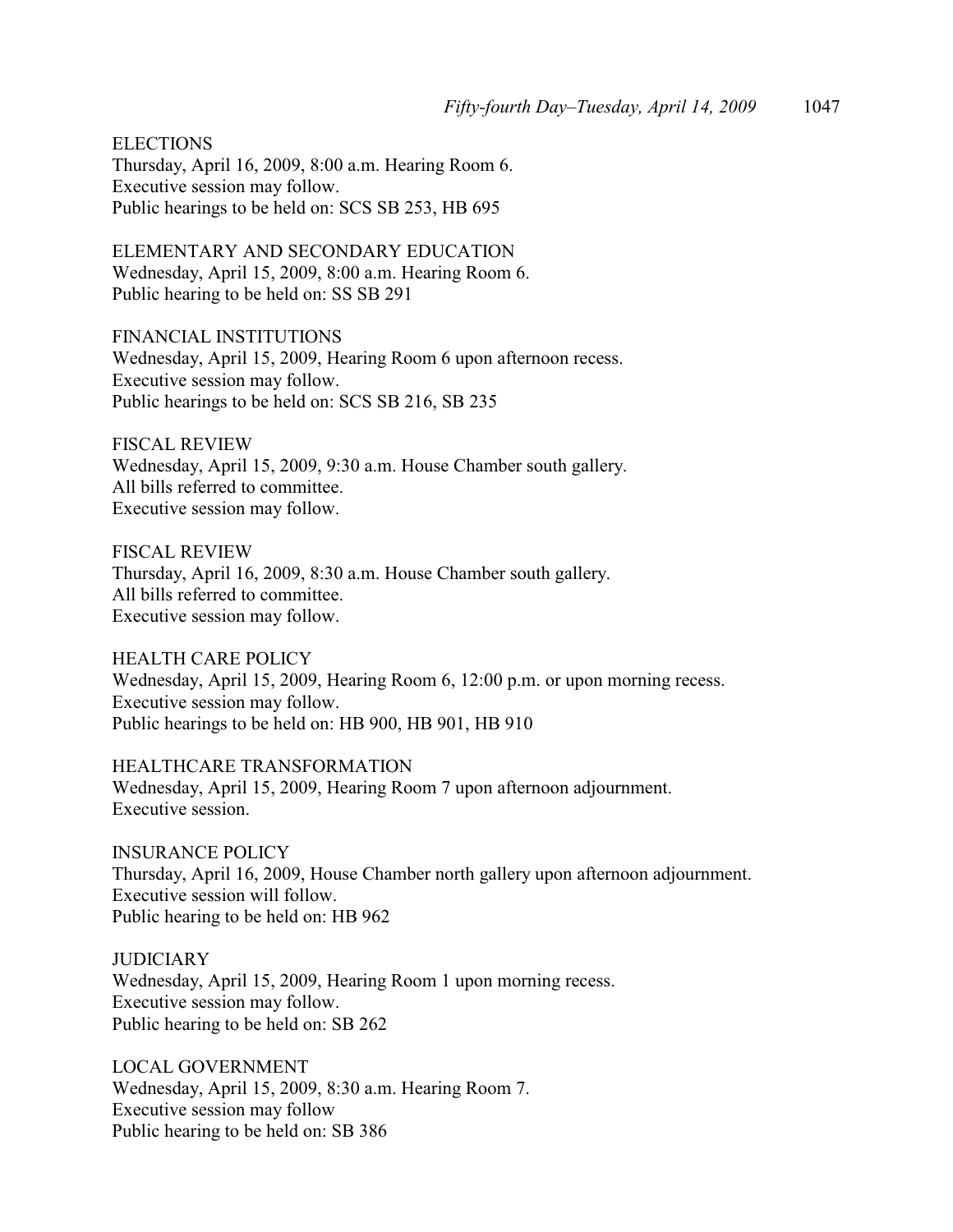PUBLIC SAFETY Wednesday, April 15, 2009, 1:00 p.m. Hearing Room 7. Executive session may follow. Public hearings to be held on: SCS SB 8, SS SCS SB 89

RULES - PURSUANT TO RULE 25(32)(f) Thursday, April 16, 2009, 9:00 a.m. Hearing Room 5. Possible Executive session. Public hearings to be held on: HCS HBs 64 & 545, HCS HB 654, HCS HB 657, HCS HB 937, HCS HBs 978 & 1028, HCR 45, SCS SB 355

SPECIAL STANDING COMMITTEE ON CHILDREN AND FAMILIES Wednesday, April 15, 2009, 8:30 a.m. Hearing Room 1. Executive session may follow. Public hearing to be held on: SCS SB 96

SPECIAL STANDING COMMITTEE ON PROFESSIONAL REGISTRATION AND LICENSING Wednesday, April 15, 2009, 12:00 p.m. Hearing Room 4. Public hearings to be held on: HB 225, SCS SBs 237 & 137, SS SCS SB 406 Executive session will be held on: HB 536, SB 296, SCS SB 318

TOURISM Thursday, April 16, 2009, 8:00 a.m. Hearing Room 7. Executive session may follow. Public hearings to be held on: HB 816, SCR 2

TRANSPORTATION Wednesday, April 15, 2009, Hearing Room 3. Upon evening recess or adjournment, whichever is first. Senate bills will be heard first. Executive session may follow. CORRECTED Public hearings to be held on: HB 592, SCS SB 88, SB 84, SCR 5

TRANSPORTATION Thursday, April 16, 2009, Hearing Room 1 upon morning adjournment. Executive session.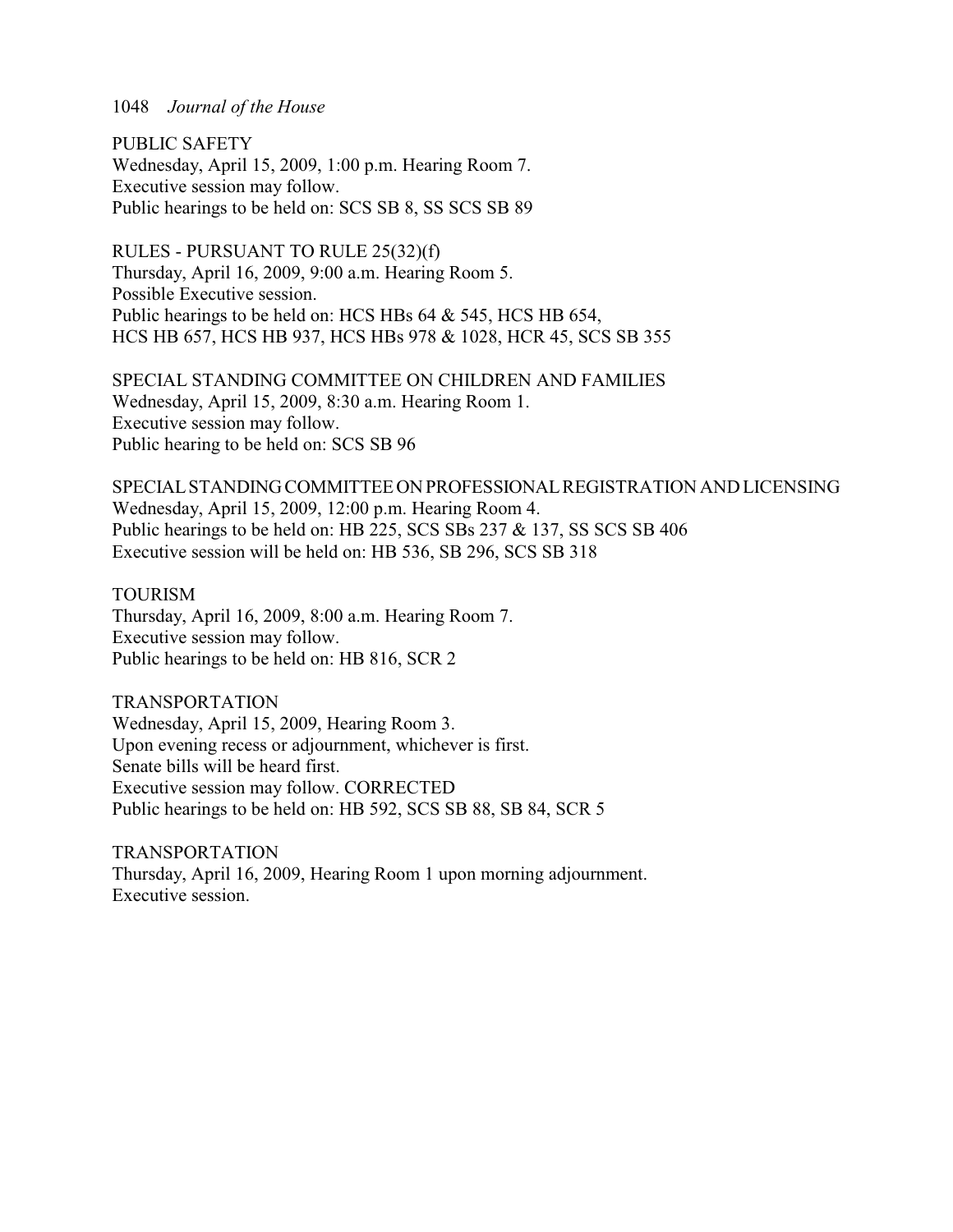#### **HOUSE CALENDAR**

#### FIFTY-FIFTH DAY, WEDNESDAY, APRIL 15, 2009

#### **HOUSE BILLS FOR SECOND READING - APPROPRIATIONS**

HB 19 through HB 21

#### **HOUSE JOINT RESOLUTIONS FOR PERFECTION**

- HJR 11 McGhee
- HCS HJR 16 Davis
- HJR 37 Cunningham
- HCS HJR 9 Cox

#### **HOUSE BILLS FOR PERFECTION - APPROPRIATIONS**

HB 15 - Icet

#### **HOUSE BILLS FOR PERFECTION**

- HCS HB 522 Fisher (125)
- HCS HB 703 Jones (89)
- HCS HB 497 Ervin
- HB 354 Schlottach
- HCS HB 414 Low
- HCS HB 967 Hobbs
- HB 746 Bringer
- HB 952 Sutherland
- HB 170 Cox
- HCS HB 631 Jones (89)
- HCS HB 330 Riddle
- HCS HB 553 Spreng
- HCS HB 152 Ruestman
- HB 734 Ruzicka
- HCS HB 577 Yates
- HCS HB 795 Dethrow
- HCS HB 313 Yates
- HB 716 Todd
- HB 845 Munzlinger
- HCS HBs 568 & 534 Koenig
- HCS HB 361 Guest
- HCS HB 316 Jones (89)
- HCS HB 217 Hoskins (80)
- HCS HB 799 Jones (89)
- HCS HBs 915 & 923 Hobbs
- HCS HB 390 Nolte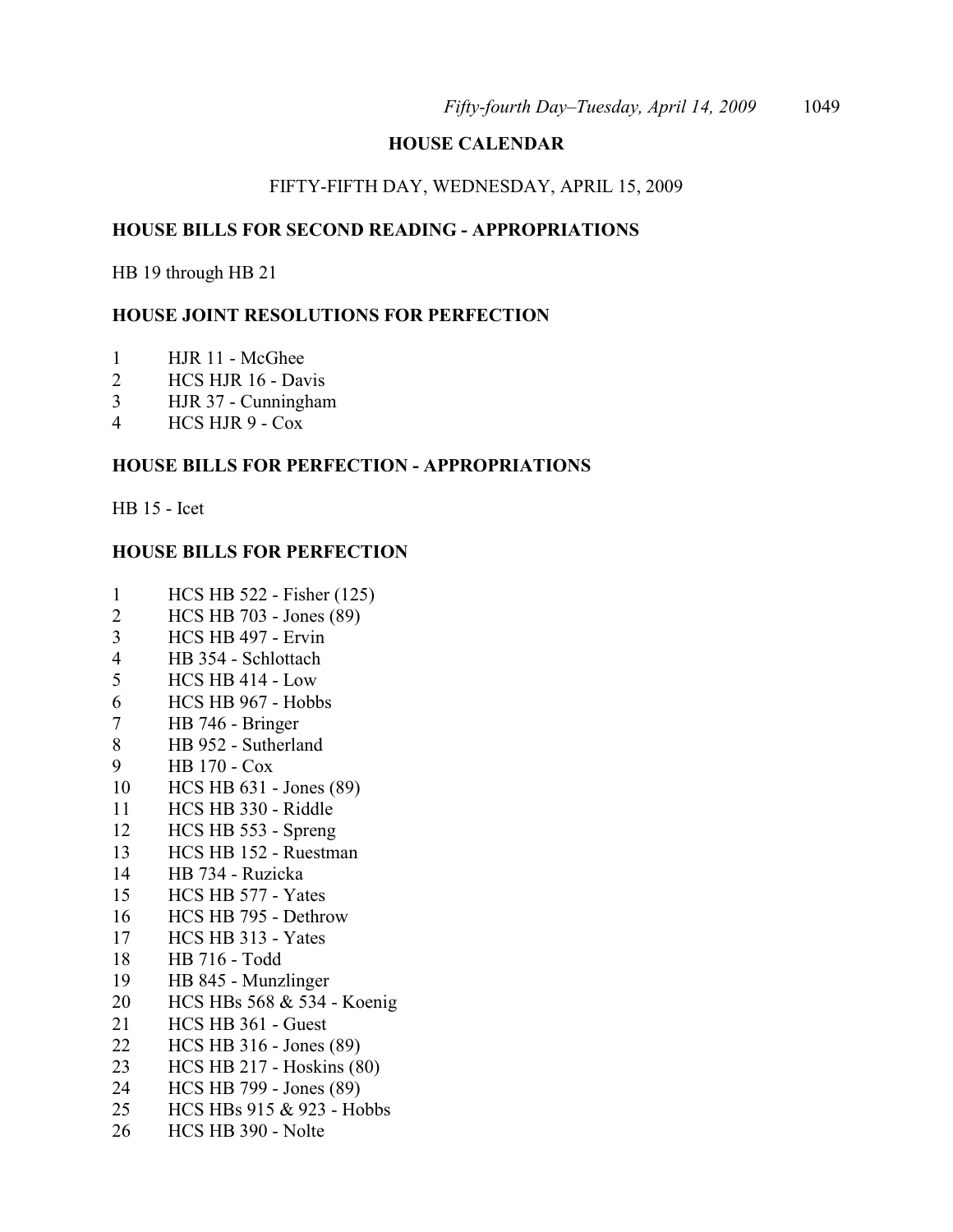- HCS HB 228 Parson
- HCS HB 384 Keeney
- HCS HB 883 Flook
- HCS HB 162 Dusenberg
- HCS HB 246 Loehner
- HB 321 Emery
- HCS HB 363 Silvey
- HCS HB 735 Yates
- HCS HB 387 Cooper
- HCS HB 566 Salva
- HB 779 Parkinson
- HCS HB 190 Flook
- HCS HB 958 Smith (14)

# **HOUSE BILLS FOR THIRD READING**

- HCS HB 95, (Fiscal Review 4-02-09) Schaaf
- HCS HB 62, (Fiscal Review 4-08-09) Lipke
- HB 258 Jones (89)
- HCS HB 575, E.C. Diehl
- HCS HB 668 Jones (117)

# **HOUSE BILLS FOR THIRD READING - INFORMAL**

HCS HBs 620 & 671 - Lair

# **HOUSE BILLS FOR THIRD READING - CONSENT**

HCS HB 304 - Schad

# **HOUSE CONCURRENT RESOLUTIONS**

- HCR 17, (3-12-09, Pages 593-594) Sander
- HCR 19, (3-11-09, Pages 554-555) Wright

# **SENATE BILLS FOR THIRD READING - CONSENT**

#### (4/08/09)

- SB 277 Brandom
- HCS SB 421, E.C. Cunningham
- SB 66 Hoskins (121)